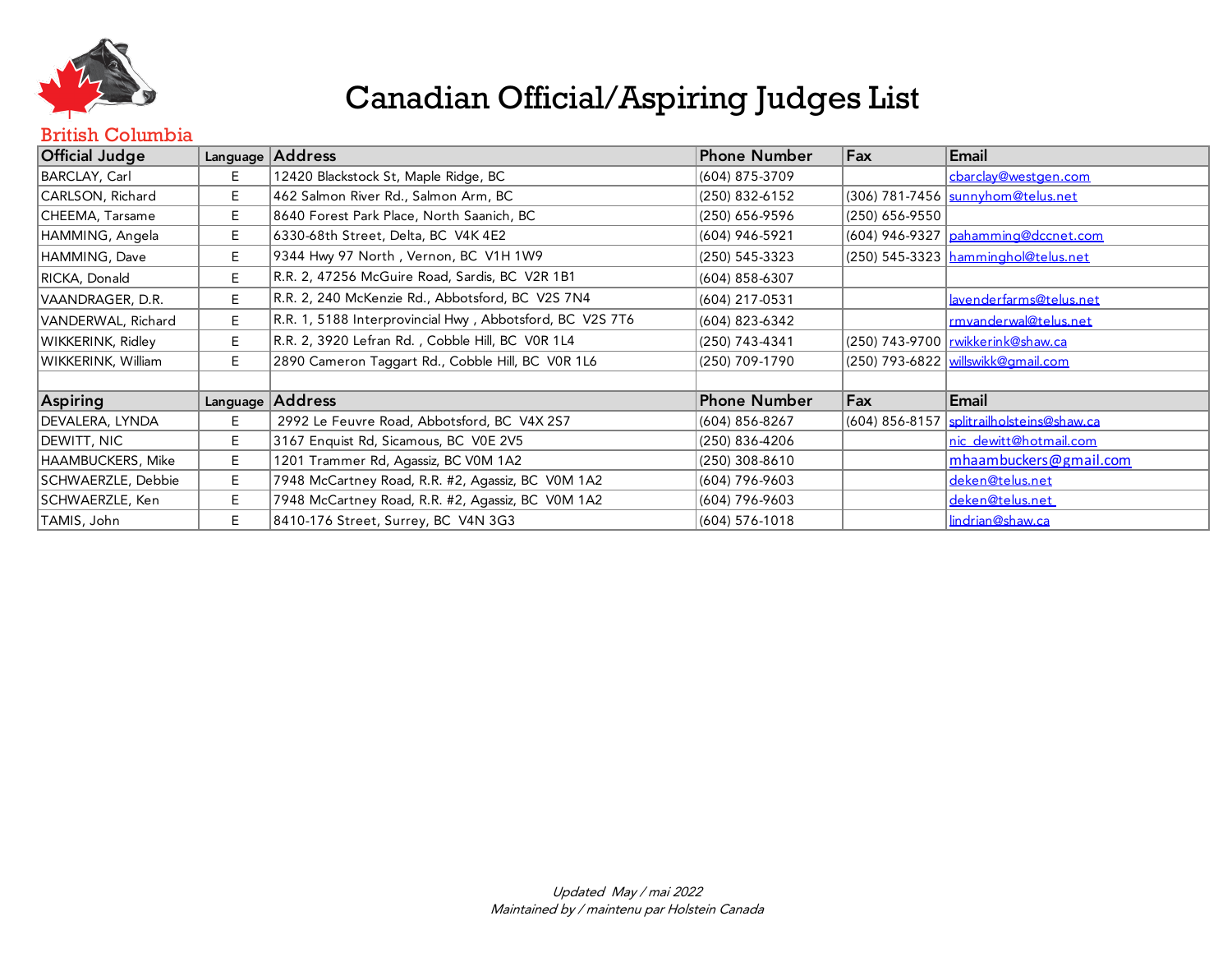

#### Alberta

| <b>Official Judge</b> |                  | Language Address                                                             | Phone Number        | Fax            | Email                                       |
|-----------------------|------------------|------------------------------------------------------------------------------|---------------------|----------------|---------------------------------------------|
| ATKINGS, Gordon       | E.               | 248 Varsity Estates Link, NW, Calgary, AB T3B 4C9                            | (403) 247-3645      | (403) 247-3613 |                                             |
| BIENERT, Dale         | E.               | 97 Meadow Court Estates 52013 Range Rd 215, Sherwood Park, AB (780) 922-2433 |                     |                | (780) 922-2489 bienertholsteins@hotmail.com |
| CHALACK, David        | Е                | 7020 Bow Cres NW, Calgary, AB T3B 2B9                                        | (403) 585-2455      |                | (403) 226-4274 dchalack@altagenetics.com    |
| CHALACK, Donald       | E.               | 24477 Rge Rd 274 Red Deer County, AB T4G 0M4                                 | (403) 227-2142      |                | (403) 227-2142   wendon@telusplanet.net     |
| FOLKERTS, Joe         | E.               | 51314 Range Road 233 Sherwood Park, AB T8B 1K8                               | (403) 505-1604      |                | ioeandianellefolkerts@hotmail.com           |
| HEHLI, Markus         | E.               | RR. 3, Rimbey, AB TOC 2J0                                                    | (403) 783-0442      |                | (403) 783-0442 mhehli@hotmail.com           |
| KLUGKIST, Erik        | E.               | 6-39240 C&E Trail, Red Deer, AB T4S 2C5                                      | (403) 877-3167      |                | $(403)$ 314-2336 ecbeemer@gmail.com         |
| SCHMIDT, Orville      | E.               | 49452A Rge Rd 234 Leduc County, AB T4X 1Y2                                   | (780) 970-8186      |                | southrise gen@vahoo.ca                      |
| WHALEN, Linsey        | E.               | Box 786, Millet, AB, TOC 1Z0                                                 | (780) 387-7406      |                | Ichalack@hotmail.com                        |
| SIMANTON, Lee         | E.               | RR#4, Site 15, Box 1, Ponoka, AB T4J 1R4                                     | (408) 704-6695      |                | (403) 783-2128   lisalee.s@hotmail.com      |
|                       |                  |                                                                              |                     |                |                                             |
| Aspiring              | Language Address |                                                                              | <b>Phone Number</b> | Fax            | Email                                       |
| CREST, Chad           | Е.               | Box 85 Athabasca, AB T0G 1Z0                                                 | (780) 689-9576      |                | chad.crest@gmail.com                        |
| HOFSTRA, Chance       | E.               | 24169 Township Road 490                                                      | (780)220-3733       |                | chancehofstra@gmail.com                     |
| MOREY, Casey          | Е                | Box 27 Rochester, AB T0G 1Z0                                                 | (780) 206-5164      |                | cmorev@ualberta.ca                          |
| MOREY, Lee            | E.               | Box 27 Rochester, AB T0G 1Z0                                                 | (780) 206-5164      |                | morey.unique@gmail.com                      |
| RIETVELD, Jason       | E.               | 20439 Twp Rd 550 Fort Saskatchewan, AB T8L 4B6                               | (780) 915-5914      |                | rietben@albertacom.com                      |

van de Brake, Jan **E** RR1 Lacombe AB, T4L 2N1 (587) 377-3677 junior (587) 377-3677 junior en la en la en la en la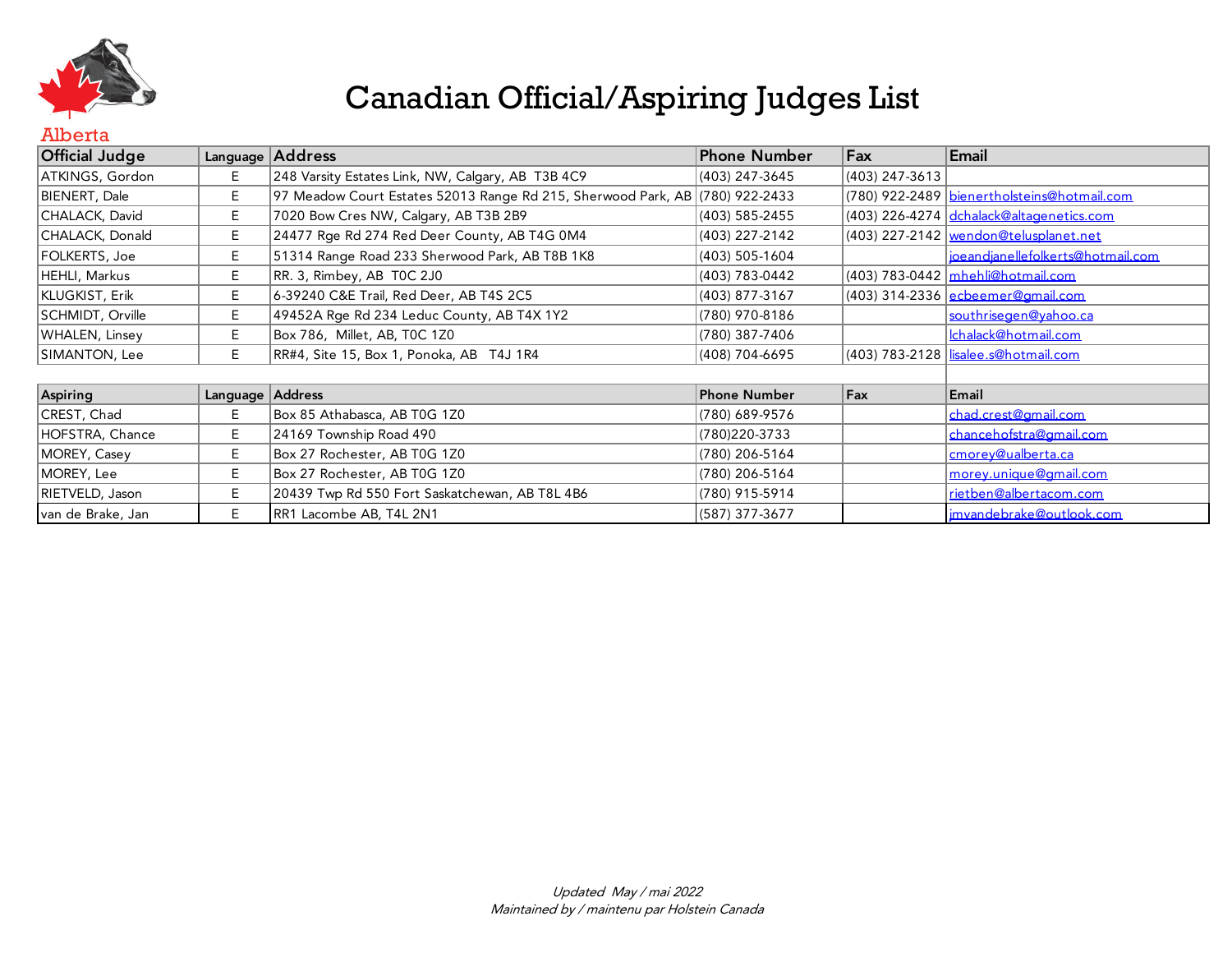

#### Saskatchewan

| <b>Official Judge</b> |    | Language Address                    | Phone Number        | Fax              | Email                                      |
|-----------------------|----|-------------------------------------|---------------------|------------------|--------------------------------------------|
| ELL, Gordon           | E. | Box 58, Kronau, SK S0G 2T0          | (306) 781-2992      | (306) 781-7456   |                                            |
| FLAMAN, Matthew       | E. | Box 40, Vibank, SK S0G 4Y0          | (306) 762-2241      |                  | (306) 762-2241   tmflaman@gmail.com        |
| FORNWALD, Dan         | F. | Box 363, Arcola, SK SOC 0G0         | (306) 455-2559      | $(306)$ 453-6008 |                                            |
| FRIESEN, Ryan         |    | Box 202, Drake, SK S0K 1H0          | (306) 717-6948      |                  | (306) 363 2228 rnfriesen@yahoo.com         |
| FLAMAN, Michael       | E. | Box 40, Vibank, SK S0G 4Y0          | (306) 540-7840      |                  | chrisadie@hotmail.ca                       |
| VANDERPOST, Garry     | E  | Box 69 RR # 5 Saskatoon, SK S7K 3J8 | (639) 471-1021      |                  | (905) 852-1749 <u>vanhaven@hotmail.com</u> |
|                       |    |                                     |                     |                  |                                            |
| Aspiring              |    | Language Address                    | <b>Phone Number</b> | Fax              | Email                                      |
| FORNWALD, Terry       | E  | Box 957, Carlyle, SK SOC 0R0        | (306) 455-2591      |                  |                                            |
| LINDENBACH, Kenton    | E. | Box 599 Balgonie, SK S0G 0E0        | (306) 530-1620      |                  | kentonlindenbach@gmail.com                 |
| PRETTY, Lyle          | E. | Box 158, White, SK S0G 5B0          | (306) 771-2777      |                  |                                            |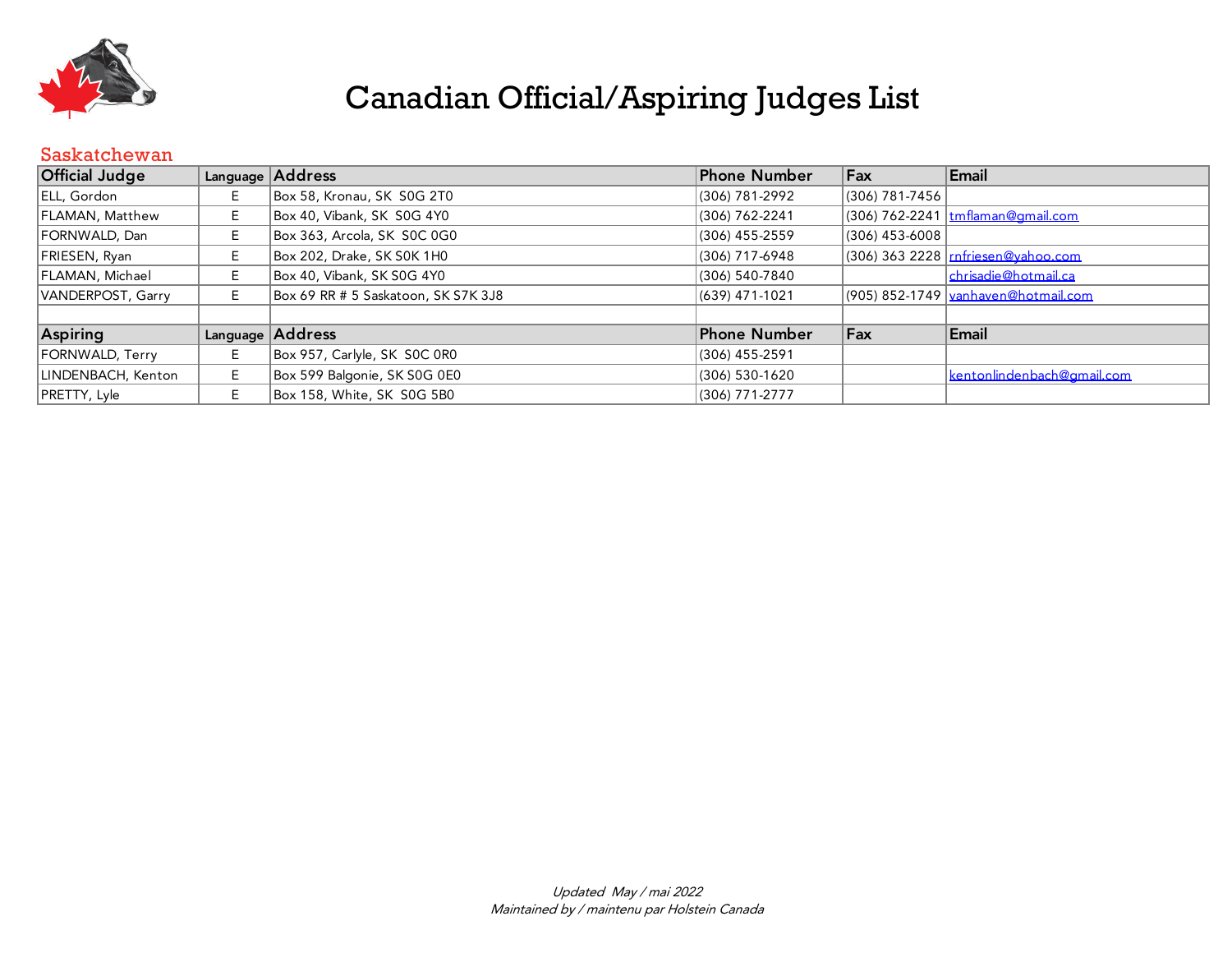

#### Manitoba

| <b>Official Judge</b> |   | Language Address                    | Phone Number   | Fax | Email                        |
|-----------------------|---|-------------------------------------|----------------|-----|------------------------------|
| DONOHOE, Jeff         |   | Box 114, Petersfield, MB ROC 2L0    | (204) 738-2874 |     | Iakefield@mts.net            |
| SWEETNAM, Harold      |   | Box 1630, Winkler, MB, R6W 4B5      | (204) 331-4241 |     | sweetridge4@gmail.com        |
|                       |   |                                     |                |     |                              |
| Aspiring              |   | Language Address                    | Phone Number   | Fax | Email                        |
| FORNWALD, Jon         | E | Box 127, RR1, Brandon, MB R7A 5Y1   | (204)-761-9289 |     | jonfornwald247@hotmail.com   |
| HOEPPNER, Bryan       |   | Box 207 RR#2, Morden, MB R6M 2A1    | (204) 822-4975 |     | southview@sdnet.ca           |
| PENNER, Tim           | E | RR#1 Box 301, Steinbach, MB R5G 1L9 | (204) 326-1405 |     | benner@mts.net               |
| ROBINSON, Emma        |   | Box 90 RR1, Steinbach, MB R0A 0X0   | (204) 371-0016 |     | emmarobinson1987@hotmail.com |
| SWEETNAM, Mark        | E | Box 1630, Winkler, MB R6W 4B5       | (204) 362-8953 |     |                              |
|                       |   |                                     |                |     |                              |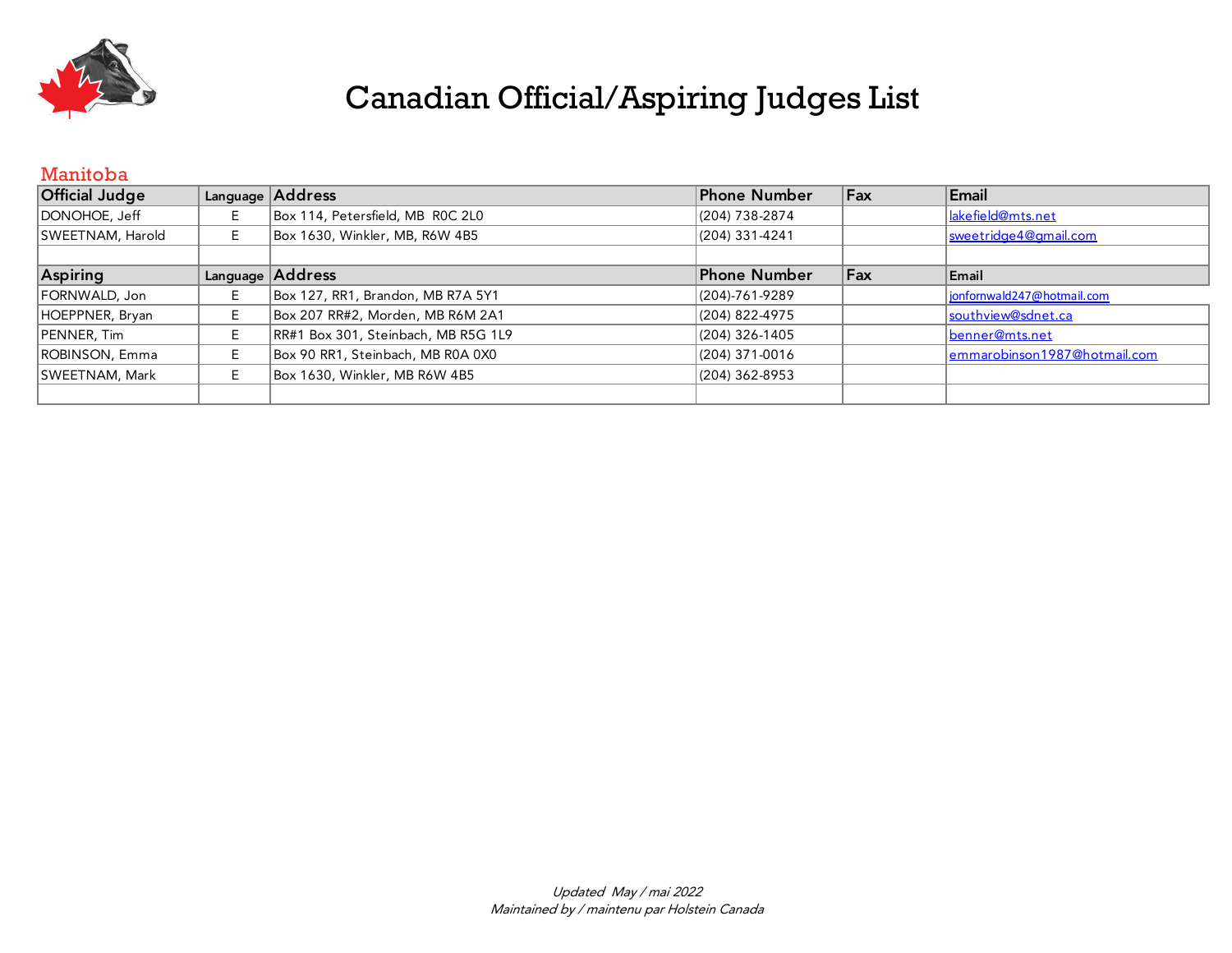

#### Ontario- Eastern

| <b>Official Judge</b> |     | Language Address                                      | <b>Phone Number</b>                     | Fax | Email                                    |
|-----------------------|-----|-------------------------------------------------------|-----------------------------------------|-----|------------------------------------------|
| BERGERON, Dave        |     | 548 Belvedere Rd., R.R. #4, Hammond, ON K0A 2A0       | (613) 808-6767                          |     | dreamridge@bell.net                      |
| BRISCOE, Lorne        | E   | 220 Pinnacle Rd., R.R. #3, Renfrew, ON K7V 3Z6        | (613) 433-2025                          |     | lornebriscoe@gmail.com                   |
| CHABOT, Julien        | E&F | 1396 St. André Rd., Embrun, ON K0A 1W0                | $(613)$ 443-3643<br>C. (613) 240-4452   |     | (613) 258-3719   jchabot@smex.com        |
| FARLINGER, Mike       | E   | 11805 Lakeside Dr., Cty Rd. 4, Morrisburg, ON K0C 1X0 | $(613) 543 - 4461$<br>C. (613) 360-0555 |     | (613) 543-4463 theafarlinger@hotmail.com |
| HENDERSON, Herb       | E   | R.R. #4, 7947 Fernbank Rd., Ashton, ON K0A 1B0        | C. (613)-795-5115<br>613-257-3359       |     | (613) 257-6017   hendercroft16@amail.com |
| HUNTER, Hugh          | Ε   | 21 Hunter's Rd., R.R. #4, Smiths Falls, ON K7A 4S5    | $(613)$ 283-0063                        |     | (613) 283-0063 hughhunter@hotmail.ca     |
| HUYBREGTS, Gerry      | E   | R.R. #2, 14975 Yelle Road, Crysler, ON K0A 1R0        | $(613) 805 - 1048$                      |     | (613) 987-5423 ashburnfarms02@qmail.com  |
| HUYBREGTS, Willy      | E   | 14855 Yelle Rd., R.R. #2, Crysler, ON K0A 1R0         | $(613) 868 - 2126$                      |     | willyhuvbreats@amail.com                 |
| KITTLE, Neil          | E   | R.R. #3, 11748 County Rd. 38, Winchester, ON K0C 2K0  | $(613)$ 774-2663<br>C. (613) 880-4671   |     | (613) 774-3583 neil kittle@hotmail.com   |
| MacGREGOR, Cameron    | E.  | 11165 Bailey Rd., R.R. #3, Winchester, ON K0C 2K0     | $(613)$ 989-1484<br>C. (613) 880-1540   |     | (613) 989-1484   cmacgregor@semex.com    |
| MacMASTER, Phyllis    | E   | 576 Holmes Street, Box 601, Winchester, ON KOC 2KO    | $(613)$ 774-5748                        |     | $(613)$ 258-8392 macmaster@persona.ca    |
| MCDONALD, Julie       | E&F | 4051 8th Line Rd., Winchester, ON K0C 2K0             | (613) 227-3906                          |     | $(613)$ 821-1822 mcdonald5@storm.ca      |
| MCINTOSH, Warren      | E   | 18215 Hwy 53, R.R. #2, Apple Hill, ON K0C 1B0         | (613) 527-5355                          |     | asf@sympatico.ca                         |
| MODE, Bruce           | E   | 124 Country Rd. 10, Vankleek Hill, ON K0B 1R0         | (613) 678-3890                          |     | (613) 678-3890 bonniebrae@inbox.com      |
| RIVINGTON, Brian      | E   | R.R. #1, 745 Donald B. Munro Dr., Carp, ON K0A 1L0    | (613) 839-5254                          |     | (613) 839-0080 bricklyn@magma.ca         |
| RIVINGTON, Kyle       | E&F | R.R. #1, 745 Donald B. Munro Dr., Carp, ON K0A 1L0    | 613-796-8769                            |     | (613) 839-0080 riviewierseys@amail.com   |
| VELTHUIS, Paul        | E   | R.R. #4, 3554 Swale Rd., Osgoode, ON K0A 2W0          | (613) 826-2876                          |     | (613) 826-1365 paul@velthuis.ca          |
|                       |     |                                                       |                                         |     |                                          |
| <b>Aspiring Judge</b> |     | Language Address                                      | <b>Phone Number</b>                     | Fax | Email                                    |
| BRADLEY, Jesse        | E.  | 1272 Dick Rd, L'Orignal, ON, K0B 1K0                  | (514) 793-5040                          |     | ipb holsteins@outlook.com                |
| FRASER, Ian           | E   | 1320 County Road 34, Dalkeith, ON K0B 1E0             | (613) 525-3129<br>C. (613) 678-1788     |     | gleneil@xplornet.ca                      |
| HUNTER, Neil          | E   | 562 Junetown Road, Mallorytown, ON K0E 1R0            | (613) 354-9035<br>C: (613) 929-3607     |     | hometownierseys@hotmail.com              |
| JOHNSTON, Kevin       | E   | 18416 Cty. Rd. 18, R.R. #1, Martintown, ON K0C 1S0    | (613) 330-1642                          |     | cherrycrestholsteins@vahoo.com           |
| KNAPTON, Ashley       | E   | RR #2, 184 Old Union Road, Almonte, ON K0A 1A0        | (613) 277-6208                          |     | alistholsteins@amail.com                 |
| LEACH, Ben            | E   | 517 Maley St., Kemptville, ON K0G 1J0                 | $(613)$ 796-2565                        |     | ben.leach@scotiabank.com                 |
| NANNE, Alan           | E   | 4912 Shaw Road, Pakenham, ON, K0A 2X0                 | $(613) - 889 - 9593$                    |     | reddalh@hotmail.com                      |
| RYLAARSDAM, Jonathan  | E   | 9195 Manionville Rd., Winchester, ON K0C 2K0          | C. (613) 304-1754                       |     | irvlaarsdam@hotmail.com                  |
| SAVAGE, Doug          | E   | 13237 Cnty. Rd. 15, Merrickville, ON K0G 1N0          | (613) 269-2636                          |     | dougsavage@ripnet.com                    |
| TEMPLETON, Craig      | E.  | 3110 Donnelly Dr., Kemptville, ON K0G 1J0             | $(613)$ 258-5211<br>C. (613) 889-5211   |     | c.temp@hotmail.com                       |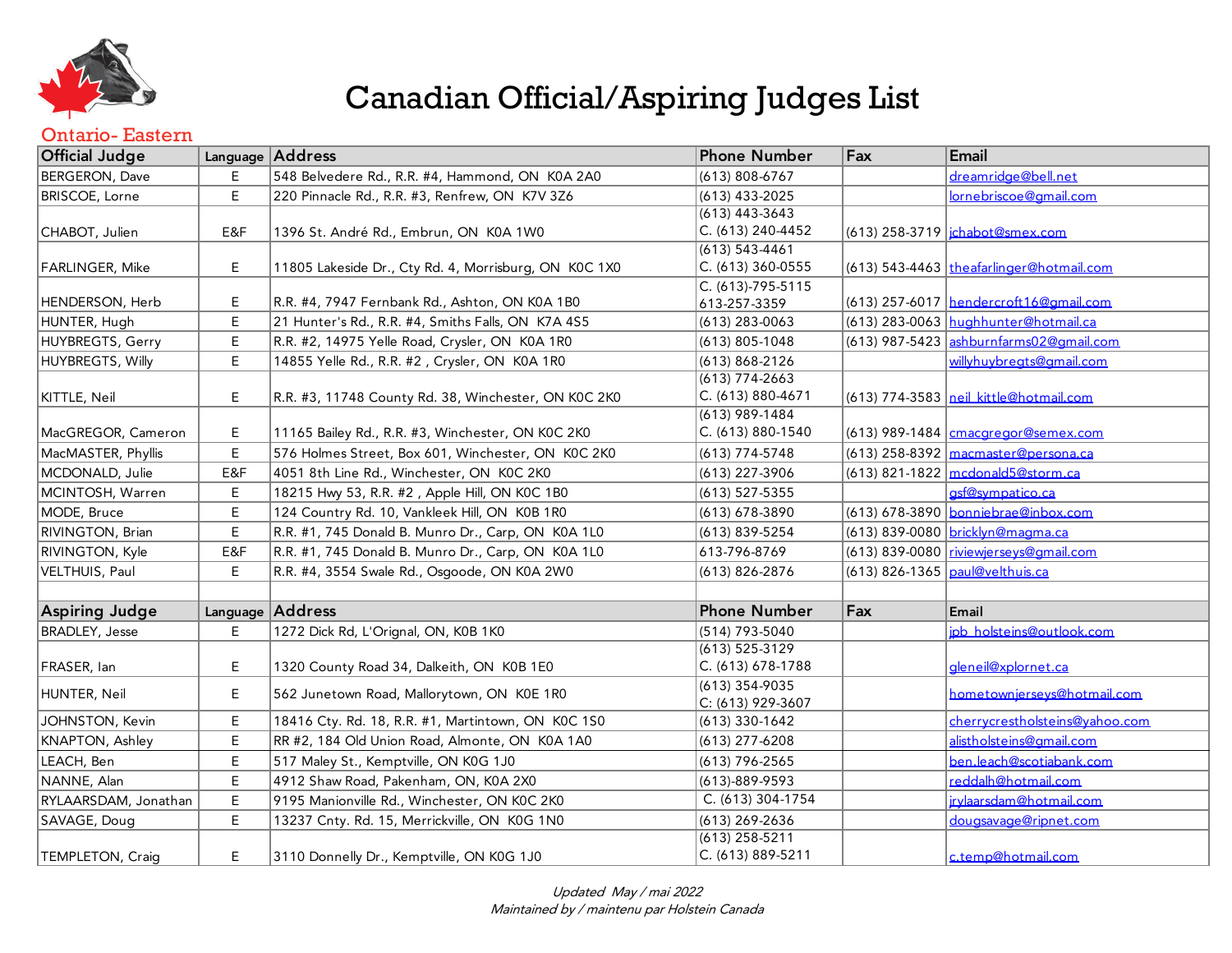

|                  |                                                          | $(613)$ 987-5677     |                               |
|------------------|----------------------------------------------------------|----------------------|-------------------------------|
| UHR, Chris       | 15878 Finch Cambridge Boundary Road, Crysler, ON K0A 1R0 | $ C. (613) 859-2636$ | Iknonaudalefarms@xplornet.com |
|                  |                                                          | 1(613) 989-2787      |                               |
| VELTHUIS, Robert | R.R. #2, 10780 Church Road, Mountin, ON K0E 1S0          | $ C. (613) 298-6445$ | <u>lyriesdale@gmail.com</u>   |
|                  |                                                          | 1(613) 582-7442      |                               |
| WHITMORE, Jake   | 3405 McLaughlin Road, Beachburg, ON K8A 6W3              | $ C. (613)717-1634$  | liakewhitmore582@amail.com    |

| <b>Ontario-East Central</b> |    |                                                      |                                     |     |                                               |  |  |
|-----------------------------|----|------------------------------------------------------|-------------------------------------|-----|-----------------------------------------------|--|--|
| <b>Official Judge</b>       |    | Language Address                                     | <b>Phone Number</b>                 | Fax | Email                                         |  |  |
|                             |    |                                                      | $(905) 655 - 5812$                  |     |                                               |  |  |
| <b>BARKEY, Glenn</b>        | Е  | 4626 Townline Rd N, Blackstock, ON L0B 1B0           | C. (905) 718-1250                   |     | (905) 655-0484 denn.barkey71@gmail.com        |  |  |
|                             |    |                                                      | (905) 852-0501                      |     |                                               |  |  |
| <b>BECKETT, Terry</b>       | Е  | 23700 Lakeridge Rd., R.R. #1, Sunderland, ON L0C 1H0 | C. (647) 390-0177                   |     | tandabeckett@vahoo.ca                         |  |  |
| <b>BRETHET, Scott</b>       | E  | 4831 6th Line, R.R. #3, Tottenham, ON L0G 1W0        | (705) 434-7389                      |     | (905) 729-4549   scott.cows4sale@hotmail.com  |  |  |
|                             |    |                                                      | $(705) 745 - 2572$                  |     |                                               |  |  |
| COUGHLIN, Gerald            | Е  | 735 Daleview Rd., Peterborough, ON K9L 1J6           | C. (705)740-6761                    |     | gcoughlin@xplornet.com                        |  |  |
| CROWLEY, J. Francis         | E  | 2027 County Rd 25, Norwood, ON K0L 2V0               | (705) 639-5691                      |     | ifctaralev@persona.ca                         |  |  |
|                             |    |                                                      | $(705) 696 - 3277$                  |     |                                               |  |  |
| CROWLEY, John               | E. | R.R. #3, 918 River Rd. West, Hastings, ON K0L 1Y0    | C. (705) 875-1548                   |     | (705) 696-1559 crovallev@msn.com              |  |  |
|                             |    |                                                      | (705) 696-3277                      |     |                                               |  |  |
| CROWLEY, Justin             | Ε  | 918 River Rd. W., Hastings, ON K0L 1Y0               | C. (705)931-5292                    |     | icrovallev@gmail.com                          |  |  |
|                             |    |                                                      | (905) 623-1364                      |     |                                               |  |  |
| DEVRIES, John               | E  | 3295 Lambs Rd., R.R. #4, Bowmanville, ON L1C 3K5     | C. (905) 432-0271                   |     | (905) 623-1697 alice.devries123@amail.com     |  |  |
| DONER, Dan                  | E  | 3 Yorkshire Crescent, Whitby, ON L1R 1X4             | (905) 259-4142                      |     | ddonelea@amail.com                            |  |  |
| JARRELL, Bobby              | E. | 1760 Blessington Rd., Corbyville, ON K0K 1V0         | (613) 968-8830                      |     | (613) 969-1873 bobbo 9@hotmail.com            |  |  |
| JEBSON, Gary                | Е  | R.R. #4, 2263 Durham Rd. 13, Sunderland, ON LOC 1H0  | (705) 357-2226<br>C. (705) 340-3604 |     | (705) 357-2056   kerrigarviebson@ruralwave.ca |  |  |
| HARVEY, Kevin               | Е  | 12518 Cnty Rd #10, Stayner, ON L0M 1S0               | (705) 428-5887<br>C. (705) 737-7392 |     | (705) 428-5435 <u> harvdale@hotmail.ca</u>    |  |  |
| HUNT, Adam                  | E. | 944 Fuller Rd., Thomasburg, ON K0K 3H0               | (613) 329-2649                      |     | trekili77@amail.com                           |  |  |
| MACLEAN, Kevin              | E  | 7836A Hwy. 2, R.R. #1, Napanee, ON K7R 3K6           | $(613) 561 - 5185$                  |     | kevin.maclean@xplornet.com                    |  |  |
| McMORROW, Dave              | E  | 445 Settlers Road, Lindsay, ON K9V 4R5               | (705) 934-3452                      |     | kawarthaholsteins@gmail.com                   |  |  |
| MURPHY, Stephanie           | E. | PO Box 255, 67 Argyle St., Hastings, ON K0L 1Y0      | C. (705) 927-2411                   |     | ronbethholsteincs@amail.com                   |  |  |
|                             |    |                                                      | $(905)$ 985-6560                    |     |                                               |  |  |
| PHOENIX, Barclay            | E. | 1081 Scugog 12th Line, Uxbridge ON L9P 1R3           | C. (905) 431-8340                   |     | (905) 431-8340 bphoenix@andrewswireless.net   |  |  |
|                             |    |                                                      | $(705)$ 357-1531                    |     |                                               |  |  |
| PHOENIX, Carl               | E  | 2065 Brock Conc. 1, R.R. #5, Sunderland, ON LOC 1H0  | C. (705) 879-5566                   |     | carlkeraphoenix@gmail.com                     |  |  |
| PHOENIX, Joel               | Е  | C-155 Conc. 12, Cannington, ON, L0E 1E0              | (905) 852-8062                      |     | joelphoenix@hotmail.com                       |  |  |
| PULFER, Will                | E  | 1694 3rd Line Asphodel, RR #3, Hastings, ON K0L 1Y0  | (705) 872-1504                      |     | wopulfer@vahoo.com                            |  |  |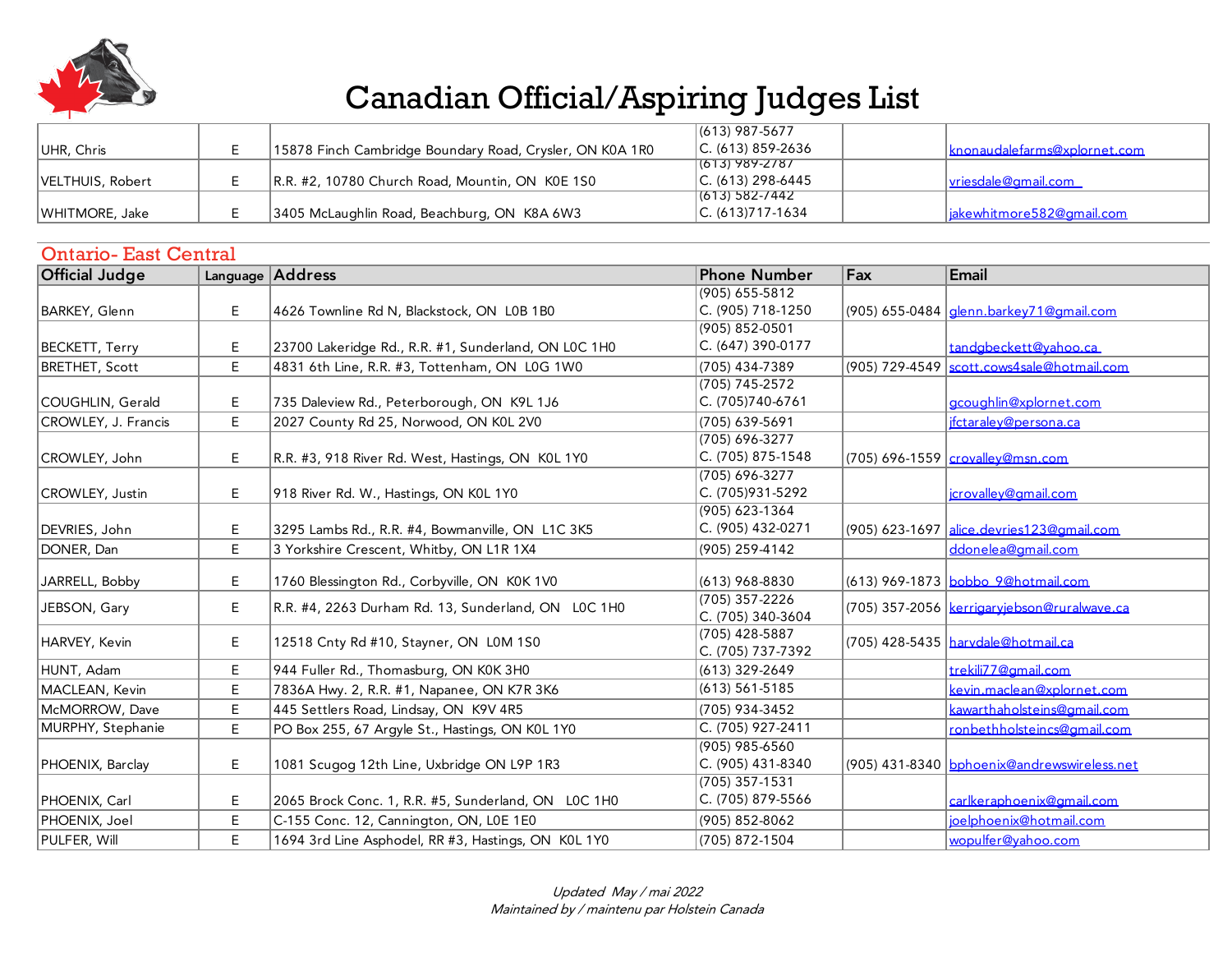

| WARNER, Dean | 5142 County Rd. 2, R.R. #3, Hastings, ON KOL 1Y0 | (705) 696-2190       | . (705) 696-2190 cdwarner2@gmail.com              |
|--------------|--------------------------------------------------|----------------------|---------------------------------------------------|
|              |                                                  | $(905) 620 - 0617$   |                                                   |
| WERRY, John  | 3572 Townline Rd. N, Oshawa, ON L1H 0T8          | $ C. (289) 830-2879$ | . (905) 620-0784 <u> iohn_werry88@hotmail.com</u> |
| WEST, Jeff   | 181 Centre St., Beeton, ON L0G 1A0               | $ (705)$ 434-7580    | liwest@altagenetics.com                           |

| <b>Ontario-East Central</b> |    |                                                      |                     |     |                               |  |
|-----------------------------|----|------------------------------------------------------|---------------------|-----|-------------------------------|--|
| <b>Aspiring Judge</b>       |    | Language Address                                     | <b>Phone Number</b> | Fax | Email                         |  |
| ARMSTRONG, Grant            | Е. | 549 County Rd. 21, Millbrook, ON                     | (514) 232-3909      |     | armcrestholsteins@hotmail.com |  |
|                             |    |                                                      | (705) 657-3442      |     |                               |  |
| BULLOCK, Randy              | Е  | 2334 Northey's Rd., Lakefield, ON K0L 2H0            | C. (705) 927-3415   |     | tarabullockfarmgirl@gmail.com |  |
| CROWLEY, Ryan               | E. | 918 River Rd. W., Hastings, ON K0L 1Y0               | (705) 931-5466      |     | ryan.crowley@gmail.com        |  |
|                             |    |                                                      | (613) 477-1332      |     |                               |  |
| HUFFMAN, Ed                 | Е. | 1706 Harmony Rd., R.R. #1, Corbyville, ON K0K 1V0    | C. (613) 885-6037   |     | ehuffman@xplornet.ca          |  |
| LEACH, Colin                | Е  | 2397 Elm Tree Road, Lindsay, K9V 4K1                 | (705) 374-4183      |     | colinleach@live.ca            |  |
|                             |    |                                                      | C. (705) 341-7141   |     |                               |  |
| MATHERS, lan                | E. | 1355 Lakeside Drive, Consecon, K0K 1T0               | (705) 341-3200      |     | mathersi@hotmail.com          |  |
| MCMILLAN, Morgan            | Е  | 8291 County Rd 30, Hastings, ON K0L 1Y0              | (705) 778-3389      |     |                               |  |
|                             |    |                                                      | C. (705) 653-8499   |     | mo 9kingsway@hotmail.com      |  |
| O'HARA, Devin               | Е. | 17085 11th Consession Schomberg, ON                  | (905) 960-7282      |     | dev johndeere@hotmail.com     |  |
|                             |    |                                                      | (613) 962-3693      |     |                               |  |
| OSBOURNE, Mark              | E. | 771 Shannonville Rd., RR# 1 Shannonville ON, K0K 3A0 | C. (613) 849-4694   |     | m osb 03@hotmail.com          |  |
| PHOENIX, Laura              | E. | 25100 Simcoe Street, Woodville, ON K0M 2T0           | C. (705) 344-1757   |     | liphoenix@vahoo.com           |  |
| WERRY, Dan                  | E. | 204 Fieldside Road Lindsay, ON K9V 4R5               | (705) 934-0081      |     | d werry@hotmail.com           |  |
| YATES, Matt                 | E. | 28155 Thorah Side Road, R.R. #2, Beaverton, ON       | (705) 341-6122      |     | myates_aleahfarms@hotmail.com |  |

| <b>Ontario-West Central</b> |    |                                                    |                      |     |                                          |  |  |
|-----------------------------|----|----------------------------------------------------|----------------------|-----|------------------------------------------|--|--|
| Official Judge              |    | Language Address                                   | Phone Number         | Fax | Email                                    |  |  |
| CARSCADDEN, Brian           | E. | 35 Freshmeadow Way, Guelph, ON N1K 1R9             | (519) 546-1194       |     | (519) 763-6582 bcarscadden@semex.com     |  |  |
|                             |    |                                                    | (519) 752-4868       |     |                                          |  |  |
| COLEMAN, Pete               | E. | 173 County Road 18, R.R. #7, Brantford, ON N3T 5L9 | $ C. (519) 865-3453$ |     | (519) 753-2798 pete.bridgeview@gmail.com |  |  |
|                             |    |                                                    | (705) 440-6010       |     |                                          |  |  |
| DEN HAAN, Andrew            | E. | 6819 Hwy. 6, R.R. #1, Fergus, ON N1M 2W3           | C. (519) 239-7847    |     | denislav@hotmail.ca                      |  |  |
| FARRELL, Jamie              | E. | 183732 Grey Rd. 9, R.R. #2, Holstein, ON N0G 2A0   | C. (519) 835-5628    |     | hihopeholsteins@gmail.com                |  |  |
| FRASER, Steve               | E. | 6268 3rd Line, R.R. #4, Fergus, ON N1M 2W5         | $(519) 820 - 2728$   |     | fraeland@golden.net                      |  |  |
| FRENCH, Jason               | E. | 584 McTavish St., Fergus, ON N1M 3V5               | (226) 821-2693       |     | iiasonfrench@gmail.com                   |  |  |
|                             |    |                                                    | $(519)$ 925-2152     |     |                                          |  |  |
| MCGRISKIN, Kevin            | E. | 477084 3rd Line, R.R. #4, Melancthon, ON L9V 1T5   | C. (519) 939-3610    |     | kevinmcariskin@hotmail.com               |  |  |
| OSBORNE, Richard            | E. | 2308 County Line 74, Hagersville, ON. N0A 1H0      | (226) 388-4272       |     | <u>willowcreekaenetics@amail.com</u>     |  |  |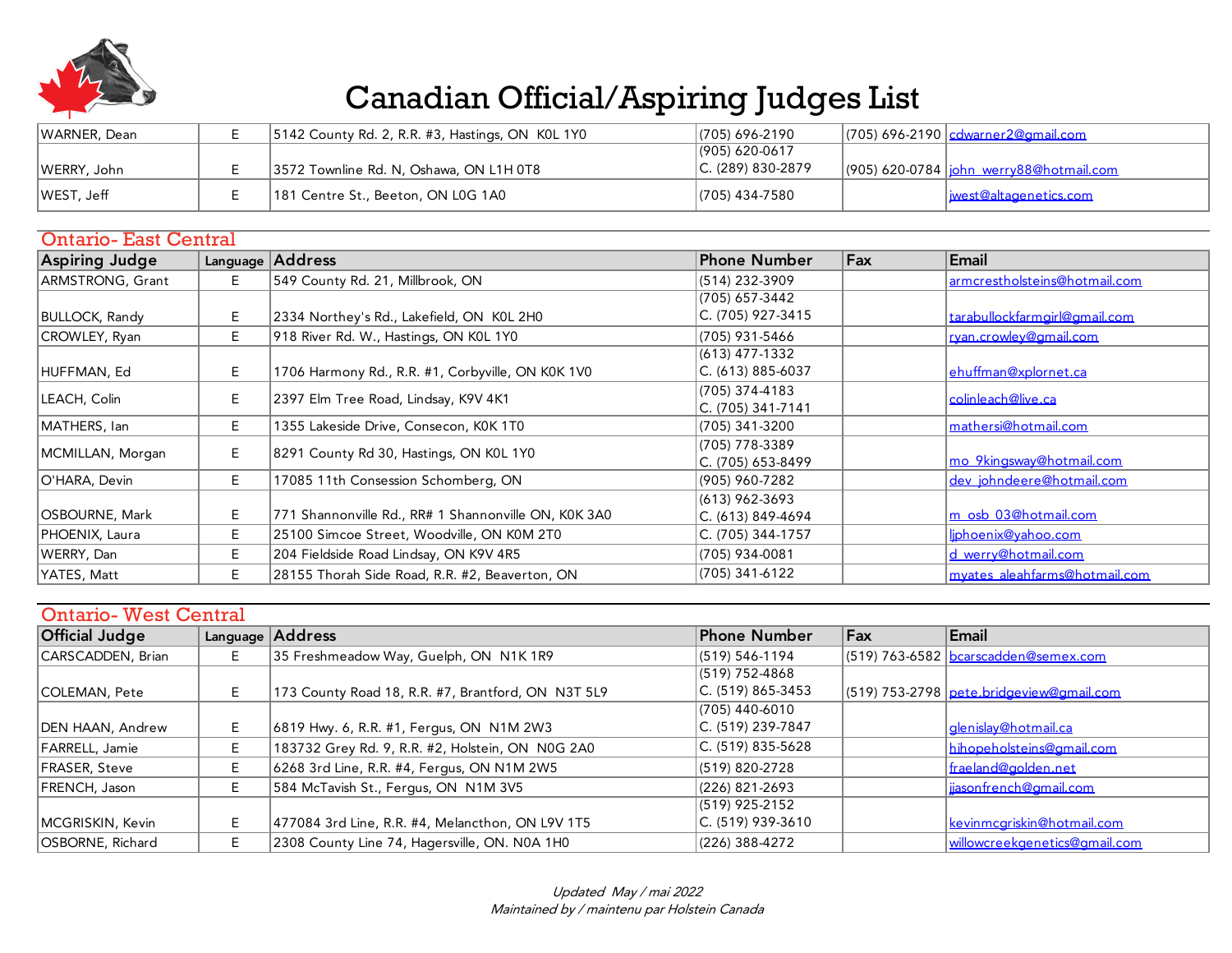

|                |                                                     | $(519) 632 - 9604$ |                                                   |
|----------------|-----------------------------------------------------|--------------------|---------------------------------------------------|
| SAYLES, Bruce  | 378 Brant Oxford Rd., R.R. #2, Paris, ON N3L 3E2    | C. (519) 770-5616  | $(519)$ 632-7602 bcsayles6@gmail.com              |
|                |                                                     |                    |                                                   |
| STEPHENS, Jeff | R.R. #1, 542 Woodhill, Troy, L0R 2B0                | (905) 317-8252     | $(905)$ 768-5163 <u>yellowbriarjeff@gmail.com</u> |
| WALKER, Brent  | 7041 Wellington Road 30, RR #7, Guelph, ON N1H 6J4  | $(519)$ 821-9163   | bob73@hotmail.com                                 |
|                |                                                     | $(519)$ 763-3256   |                                                   |
| WALKER, Scott  | R.R. #7, 5524 Wellington Rd. 86, Guelph, ON N1H 6J4 | C. (519) 994-3256  | $(519)$ 632-9604 $d$ walker@live.ca               |
|                |                                                     | $(519)$ 942-4854   |                                                   |
| WEST, Mike     | 64260 County Rd. 3, East Garafraxa, ON L9W 7J4      | C. (519) 830-7876  | mwest@semex.com                                   |

| Aspiring Judge     |   | Language Address                                         | Phone Number                        | Fax | Email                                      |
|--------------------|---|----------------------------------------------------------|-------------------------------------|-----|--------------------------------------------|
| ALEXANDER, Kerry   |   | 5956 4th Line, R.R. #3, Rockwood, ON N0B 2K0             | (519) 503-8224                      |     | (519) 848-2473 alexander_kerry@hotmail.com |
|                    |   |                                                          | (519) 343-3187                      |     |                                            |
| CANNING, Ron       |   | 6362 Wellington Rd. 123, R.R. #1, Palmertson, ON N0G 2P0 | C. (519) 343-5638                   |     | canhopeholsteins@amail.com                 |
| CHARLTON, Jennifer |   | 68 Brant County Road 18, Brantford, ON N3T 5L9           | C. (519) 761-8124                   |     | ienn-charlton@hotmail.com                  |
| JANSEMA, Jake      |   | 6424 Canboro Rd., Wellandport, ON LOR 2J0                | (519) 831-4788                      |     | iake.iansema@eastgen.ca                    |
|                    |   |                                                          | (519) 632-7602                      |     |                                            |
| KYLE, Chris        | F | R.R. #3, 488 Brant Oxford Rd., Ayr, ON N0B 1E0           | C. (519) 588-7602                   |     | ashlawn@silomail.com                       |
| SAYLES, Jeff       |   | R.R. #2, 392 Brant-Oxford Rd., Paris, ON N3L 3E2         | (519) 632-1285<br>C. (519) 632-9604 |     | bridonfarms2@vahoo.com                     |
| WOOD, Jaime        |   | 433 Lynden Road, Troy, ON LOR 2B0                        | C. (905) 912-2697                   |     | jamiewood4@icloud.com                      |

#### Ontario- Western

| <b>Official Judge</b> |    | Language Address                                   | <b>Phone Number</b>   | Fax | Email                                        |
|-----------------------|----|----------------------------------------------------|-----------------------|-----|----------------------------------------------|
|                       |    |                                                    | (519) 367-5261        |     |                                              |
| BURGESS, Glen         | E  | R.R. #2, 1005 Bruce Rd. 12, Mildmay, ON N0G 2J0    | $C. (226) 230 - 5262$ |     | burgessbunch@wightman.ca                     |
| DONKERS, Frank        | E. | 745309 County Rd. 17, Woodstock, ON N4S 7W7        | (519) 277-3225        |     | fradonholsteins@gmail.com                    |
|                       |    |                                                    | (519) 268-3954        |     |                                              |
| EMPEY, Ken            | E. | Box 343, 4590 Hamilton Rd., Dorchester, ON N0L 1G0 | $C. (519)$ 280-2615   |     | (519) 268-6187 <u>krempev@hotmail.com</u>    |
|                       |    |                                                    | (519) 421-0162        |     |                                              |
| GROENEWEGEN, Art      | E. | 1223 Whelan Rd., Woodstock, ON, ON N4T 1M6         | $C. (519) 535-1160$   |     | (519) 421-1664 arta@arandvalley.com          |
|                       |    |                                                    | (519) 839-5269        |     |                                              |
| HAGGINS, Brian        | E. | 79 North Talbot, R.R. #2, Ruthven, ON N0P 2G0      | $C. (519) 792-3699$   |     | <u>loralans@gosfieldtel.com</u>              |
|                       |    |                                                    | (519) 291-5824        |     |                                              |
| HAWTHORNE, Alan       | Е  | R.R. #1, 6523 Line 86, Listowel, ON N4W 3G6        | $C. (519) 292-6528$   |     | (519) 291-5824 bobmurfarms@amail.com         |
|                       |    |                                                    | (519) 475-4978        |     |                                              |
| HAZELEGER, John       | E  | R.R. #1, 375825, Embro, ON N0J 1J0                 | $C. (519)$ 788-4926   |     | (519) 475-6517   jhazeleger1@gmail.com       |
| HOWARD, Jamie         | E. | 404693 Beaconsfield Rd., Burgessville, ON N0J 1C0  | (519) 281-0637        |     | $(519)$ 424-1674 $ $ jamie.howard@eastgen.ca |
| HOWE, Brent           | E  | 7086 Springfield Rd., RR #6, Aylmer, ON N5H 2R5    | (519) 282 5245        |     | brenthowe1010@amail.com                      |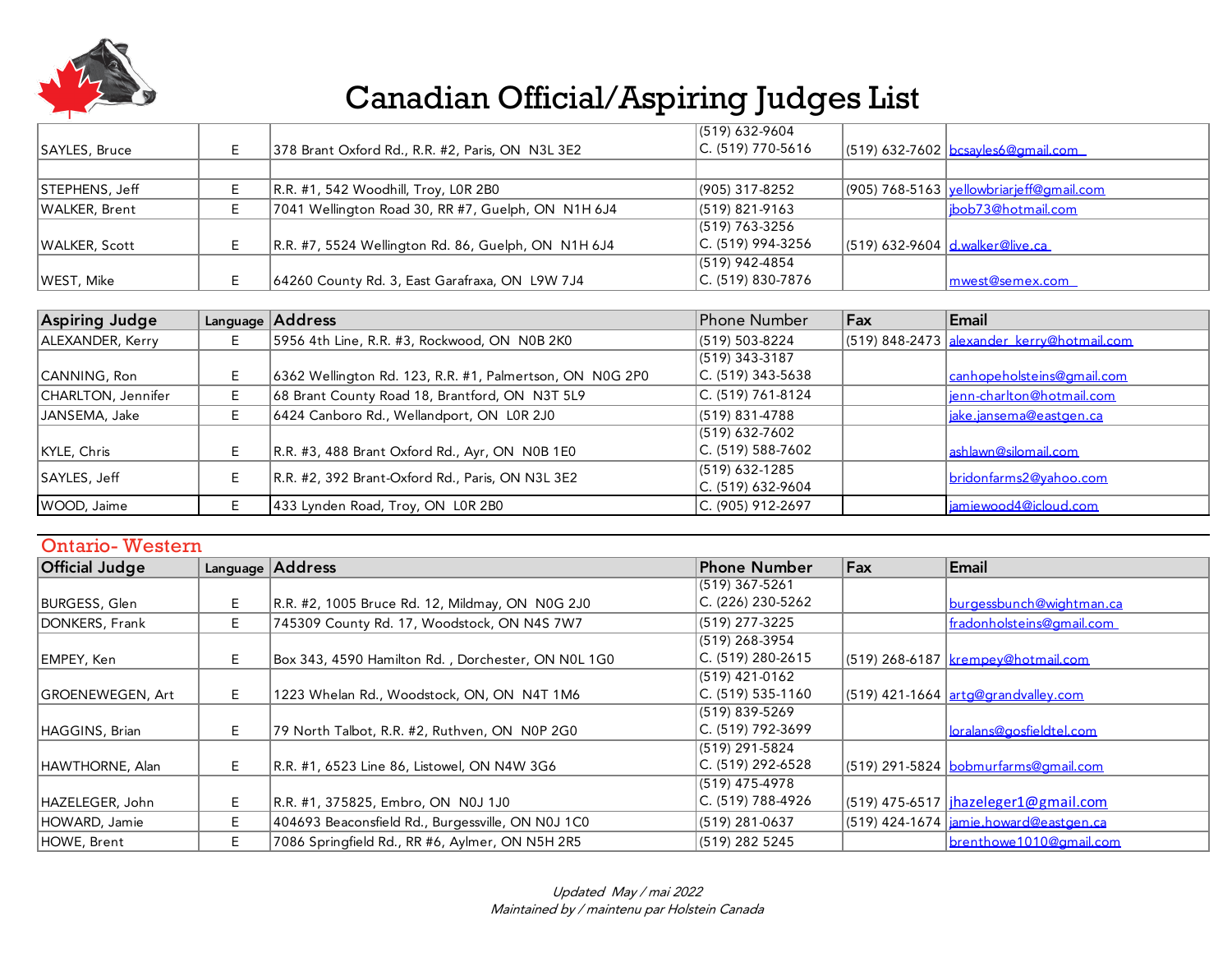

|                        |    |                                                         | (519) 291-2949      |     |                                              |
|------------------------|----|---------------------------------------------------------|---------------------|-----|----------------------------------------------|
| JOHNSTON, Dave         | E  | 7761 Perth Rd. 147, R.R. #4, Listowel, ON N4W 3G9       | $C. (519) 291-8693$ |     | $(519)$ 291-2773 maplevue@xplornet.ca        |
|                        |    |                                                         | (519) 421-7220      |     |                                              |
| KARN, Dean             | E. | 564836 Karn Rd., R.R. #1, Woodstock, ON, N4S 7V6        | C. (519) 536-1125   |     | (519) 421-3545 dkkarn@xplornet.com           |
|                        |    |                                                         | (519) 539-6482      |     |                                              |
| KARN, Doug             | E  | 564900 Karn Rd., R.R. #1, Woodstock, ON, N4S 7V6        | C. (519) 536-1463   |     | karnvila@execulink.com                       |
| KINGDON, Jonathan      | E  | 7050 Hickory Creek Line, Warwick Twp, NON 154           | (519) 786-8521      |     | sandyd 3@vahoo.ca                            |
|                        |    |                                                         | (519) 421-0848      |     |                                              |
| MARTIN, John           | Е  | 714724 Middletown Line, R.R. #8, Woodstock, ON, N2S 7W3 | C. (226) 228-8820   |     | (519) 537-8826   imarthaven@vahoo.ca         |
| MacLEOD, Kyle          | E  | 416628 41st Line, Embro, ON N0J 1J0                     | $C. (519)$ 320-0729 |     | kvle macleod@hotmail.ca                      |
| MCKAY, Josh            | E  | 616085 13th Line, R.R. #6, Woodstock, ON N4S 7W1        | C. (519) 495-9377   |     | jiomckav@gmail.com                           |
|                        |    |                                                         | (519) 666-1838      |     |                                              |
| McNAUGHTON, Norm       | Е  | R.R. #42, 22543 Richmond St., London, ON N5X 4B2        | $C. (519)$ 281-3101 |     | $(519)$ 666-2640   norm.mcnaughton@gmail.com |
| McNEIL, Curtis         | E  | 36682 Gore Rd., R.R. #6, Goderich, ON, N7A 3Y3          | (519) 525-2948      |     | $(519)$ 524-8063 mcneil.curtis@amail.com     |
|                        |    |                                                         | (519) 524-4696      |     |                                              |
| McNEIL, Glen           | Е  | R.R. #6, 36682 Gore Rd., Goderich, ON, N7A 3Y3          | $C. (519) 524-0516$ |     | (519) 524-4676 heaholme@hurontel.on.ca       |
| THOMPSON, Nathan       | E. | 154 Anita Court, Belmont, ON NOL 1L0                    | (519) 200-8154      |     | (519) 644-2579 nate0914@hotmail.com          |
|                        |    |                                                         | (519) 644-1893      |     |                                              |
| THOMPSON, George       | Е  | 421 Thompson Dr., R.R. #2, Belmont, ON NOL 1B0          | C. (519) 871-3233   |     | (519) 644-2579   cavanaleck@sympatico.ca     |
| <b>WALKER, Matthew</b> | E  | 814471 Murr Line, Woodstock, ON N4S 7V8                 | (519) 670-1060      |     | dairydoc1@hotmail.com                        |
| ZEHR, Adam             | E  | R.R. #1, 657030 15th Line, Tavistock, ON, N0B 2R0       | (519) 462-2806      |     | zehradam@hotmail.com                         |
| <b>Ontario-Western</b> |    |                                                         |                     |     |                                              |
| <b>Aspiring Judge</b>  |    | Language Address                                        | <b>Phone Number</b> | Fax | Email                                        |
| COOK, Celeste          | E. | 2520 Perth Line 43 RR1 Stratford, ON N5A 6S2            | (519) 274-9031      |     | celeste.cook14@amail.com                     |
| FRANKEN, Jim           | E  | 12 Rossiter Rd., Ingersoll, ON N5C 4C9                  | (519) 425-2200      |     | i franken@vahoo.ca                           |
| FRANKEN, Paul          | E  | 80015 Stone School Rd., R.R. #3, Clinton, ON N0M 1L0    | $(519)$ 482-5008    |     | Ifranken63@gmail.com                         |
| LUPTON, Michael        | E  | 377060 Embro Rd., RR1, Embro, ON N0J 1J0                | (519) 475-4237      |     | upridge@xplornet.com                         |
| MARKUS, Gary           | E  | 484112 Sweaburg Road, RR #4, Ingersoll, ON N5C 3J5      | C. (519) 537-6349   |     | garv.markus@altagenetics.com                 |
| MCLEAN, Greg           | E. | 130 Landon Lane, Belmont, ON NOL 1B0                    | (519) 476-9028      |     | gkmclean77@hotmail.com                       |
|                        |    |                                                         | (519) 786-6062      |     |                                              |
| SLAUGHTER, Brian       | Е  | 7090 Hickory Creek Line, R.R. #6, Forest, ON N0N 1J4    | C. (519) 330-6062   |     | (519) 786-4561   bswillowlane2@amail.com     |
| STEVEN, Chris          | E. | 1958 Churchill Line, Sarnia, ON N7T 7H3                 | C. (519) 786-8182   |     | chrissteven6@hotmail.com                     |
|                        |    |                                                         |                     |     |                                              |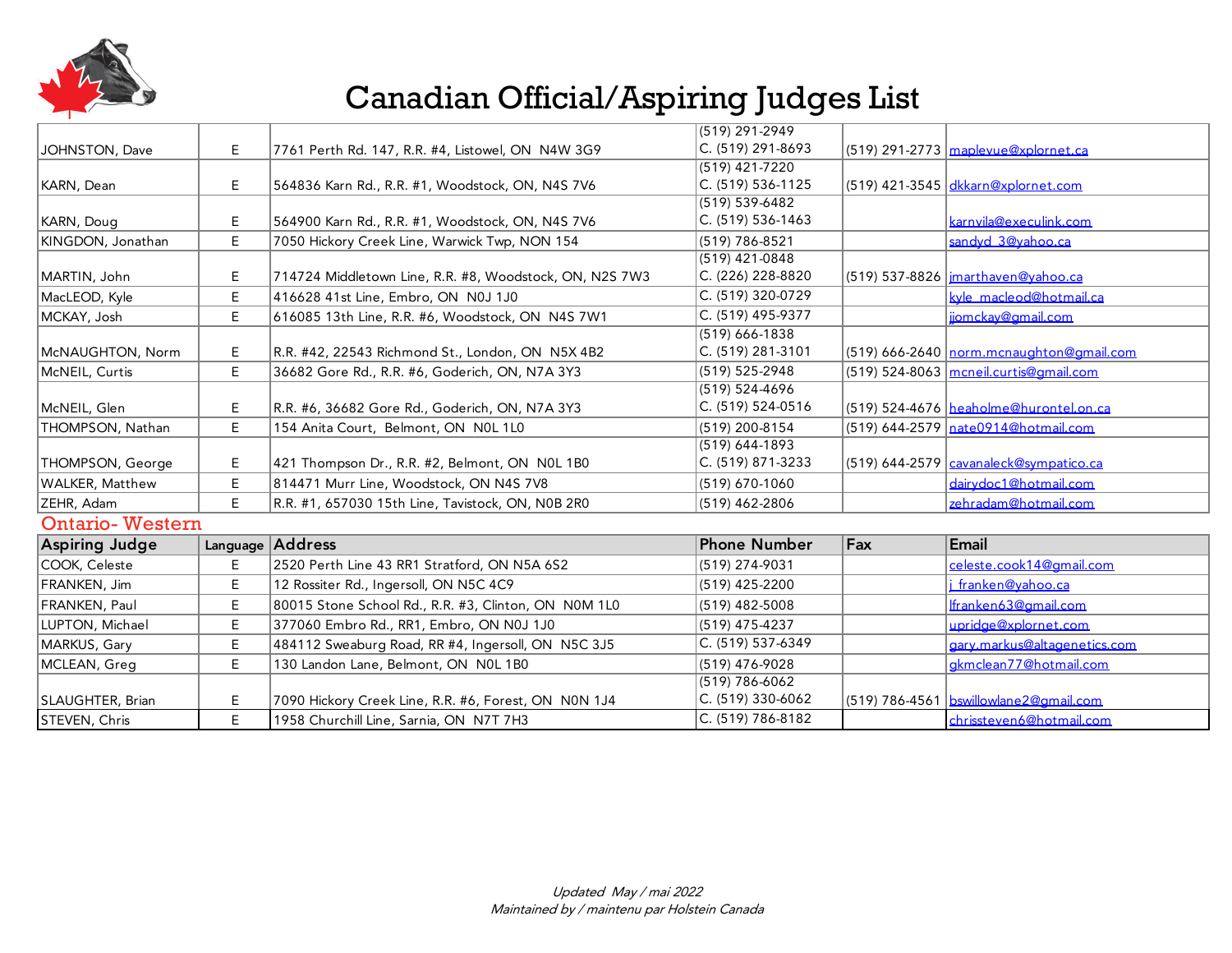

#### **Ouébec**

| <b>Official Judge</b> |     | Language Address                                          | <b>Phone Number</b> | Fax            | Email                                            |
|-----------------------|-----|-----------------------------------------------------------|---------------------|----------------|--------------------------------------------------|
| BERGERON, Rémi        | F   | 5028, ch. des Plaines, Saint-Antoine-De-Tilly. Qc G0S 2C0 | (418) 886-2551      |                | (418) 886-4313 <u>kyvie4@vahoo.ca</u>            |
| BOULET, Mélanie       | E&F | 412 A, rang 3 Ouest, St-Michel de Bellechasse, Qc G0R 3S0 | (418) 884-2274      |                | (418) 884-2274 melanieboulet@globetrotter.net    |
| <b>BOULET, Pierre</b> | E&F | 767, Taché ouest, Montmagny, Qc G5V 3R8                   | (418) 234-3407      |                | (418) 241-5859 fermepierreboulet1@amail.com      |
| <b>BROCHU, Daniel</b> | E&F | 1610 rang 3, Tingwick, Qc J0A 1L0                         | (819) 359-3120      |                | (819) 359-3120   fermemilibro@amail.com          |
| CARON, Pierre         | E&F | R.R. 1, 139, rang 11e, Plessisville, Qc G6L 2Y2           | (819) 362-7682      |                | (819) 362-9433   karonaholstein@hotmail.com      |
| CHABOT, Yvon          | E&F | 22, Chouinard, Victoriaville, Qc, G6S 1E6                 | (819) 357-4537      |                | (819) 357-4539 vonch@videotron.ca                |
| CHARPENTIER, Marc     | E&F | 1085, boul. Gamache, Victoriaville, Qc, G6R 0W7           | (819) 460-8029      |                | (819) 382-9975 marc.charpentier@solliovivaco.ag  |
| COMTOIS, Marc         | E&F | 108, blvd. Arthabaska est, Victoriaville, Qc, G6T 0S9     | (819) 758-8688      |                | (819) 758-6896 marc@comestar.gc.ca               |
| CÔTÉ, Gilles          | E&F | 1005, rang 5 Ouest, Saint-Bruno, Oc G0W 2L0               | C. (418) 487-4937   |                | lacnor@hotmail.ca                                |
| CÔTÉ, Jocelyn         | E&F | 262, Route 116, Durham Sud, Qc J0H 2C0                    | (819) 858-2097      |                | (819) 858-2005 <u>fermeiocelyncote@amail.com</u> |
| CRACK, David Jr       | E&F | 270, chemin de la Rivière Richmond, Qc J0B 2H0            | C. (819) 826-1300   |                | davidcrack@bell.net                              |
| DOIRON, Tyler         | E&F | 63, rang Saint-François Est, Cap-Santé, Qc G0A 1L0        | C. (418) 285-9850   |                | tv-d@hotmail.ca                                  |
| DUBOIS, Frédéric      | E&F | 398 rue Du Vallon, Laurier-Station, Oc G0S 1N0            | (418) 956-5602      |                | (418) 956-5602 fred.dubois.beger@hotmail.com     |
| DUBOIS, Rolland       | E&F | 1319, Bois-de-l'Ail, St-Flavien, Qc G0S 2M0               | (418) 728-4864      |                | (418) 561-9522   info@rolandale.com              |
| FLEURY, Jean-Claude   | F   | 1350 boul. Jutras Est Victoriaville, Qc G6P 7E7           | (819) 357-0049      |                | icfleurv@live.ca                                 |
| FORTIER, Dominic      | E&F | 25 rang 8 Saint-Christophe-d'Arthabaska, Qc G6S 0P1       | C. (819) 357-3760   |                | doumfortier74@hotmail.com                        |
| GIARD, Simon          | F.  | 485, 2e rang, St-Simon, Qc J0H 1Y0                        | (450) 798-2751      | (450) 798-2357 | simon.giard@hotmail.com                          |
| GUAY, Michel          | E&F | 235, Montée St-Philippe, Chatham, Qc J8G 2G9              | (450) 562-2554      |                | (450) 562-2554 Lindalatulipe@hotmail.com         |
| GUAY, Rémi            | E&F | 378, chemin Buckland, Coaticook, QC, J1A 2S5              | C. (819) 578-3229   |                | hilloverfarm@gmail.com                           |
| HÉBERT, Rock          | E&F | 2194, rang de la Pinière Sainte-Hélène, Qc GOL 3J0        | (418) 492-5148      |                | (418) 492-5812 <u>ferme.rotalv@hotmail.com</u>   |
| HÉTU, Éric            | E&F | 16, route 116 ouest, Warwick, Qc J0A 1M0                  | (819) 795-8249      |                | (819) 358-5522   hetue@ciag.com                  |
| JACOBS, Kevin         | E&F | 480 rang St-David, Ste-Brigitte-des-Saults JOC 1E0        | (819) 817-4216      |                | fermeintense2012@hotmail.com                     |
| JACOBS, Yan           | E&F | 68, rang Saint-François Est Cap Santé, Qc G0A 1L0         | (418) 285-5900      |                | (418) 285-5900 <u>vanjacobs@hotmail.com</u>      |
| JATON, Thierry        | E&F | 411, chemin Léon Gérin Compton Qc J0B 1L0                 | (819) 849-9456      |                | (819) 849-9722 veronique.guay@live.ca            |
| LABBÉ, Liette         | E&F | 86 rang 11 Centre Princeville, Qc G6L 4K3                 | (819) 362-5251      |                | (819) 362-8760 allstargen@videotron.ca           |
| LAGACÉ, Richard       | E&F | 8310, Rapide Plat Nord Saint-Hyacinthe, Qc J2R 1H6        | (450) 799-1176      |                | (450) 799-1181 fermelagace@hotmail.ca            |
| LALIBERTÉ, Éric       | E&F | 393, rang 4, Honfleur, Qc G0R 1N0                         | (418) 885-8460      |                | (418) 885-9828   alibelle@globetrotter.net       |
| LANDRY, Richard       | E&F | 440, Principale, Ste-Bridgitte des Saults, Qc J0C 1E0     | (819) 479-9166      |                | (819) 336-4329 richland61@hotmail.com            |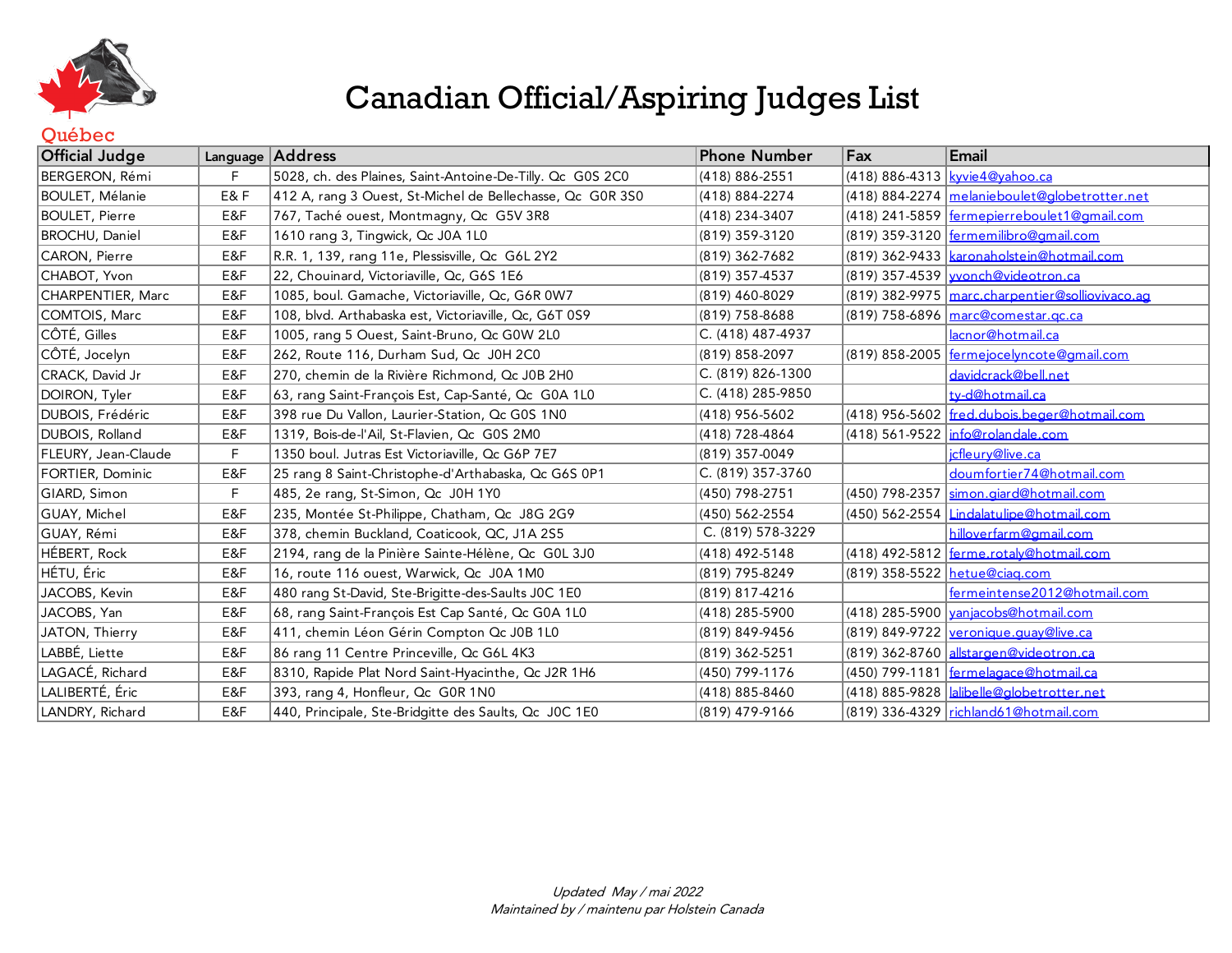

#### **Ouébec**

| <b>Official Judge</b> |     | Language Address                                    | Phone Number   | Fax            | Email                                                                           |
|-----------------------|-----|-----------------------------------------------------|----------------|----------------|---------------------------------------------------------------------------------|
| LECLERC, Réjean       | E&F | 113, Ste-Geneviève, St-Isidore, Qc G0S 2S0          | (418) 882-5171 |                | fermearolene@hotmail.com                                                        |
| LEGAULT, Denis        | E&F | 239, ch. St-Emmanuel, Côteau-du-Lac, Qc J0P 1B0     | (450) 456-3323 |                | (450) 456-3323 <u>legaudiere@hotmail.com</u>                                    |
| LEMIRE, Martial       | E&F | 1711, rang Saint-Pierre, Saint-Zéphirin, Qc J0G 1V0 | (819) 471-1218 |                | (819) 471-1218   martial.lemire@outlook.com                                     |
| LEPAGE, Joël          | E&F | 296, rang St-Joseph, Amqui, Qc G5J 3N5              | (418) 631-9426 |                | (418) 776-2888 <u>  jlepage@globetrotter.net</u>                                |
| McKINVEN, Callum      | E&F | 35, Minten Hill Rd., Canton de Hatley, Qc J0B 2C0   | (819) 437-7552 |                | lookout callumhi@hotmail.com                                                    |
| MÉNARD, Charles       | E&F | 905, rang 3, Lochaber Ouest, Qc J0X 3B0             | (819) 986-5481 |                | fermerubis@outlook.com                                                          |
| MÉNARD, Hugues        | E&F | 1014 rue Crispin Saint-Jérôme, Qc J5L 1K1           | (450) 431-4856 |                | hugues.menard@lacoop.coop                                                       |
| MORRISON, Douglas     | E&F | 352, Morrison Rd., Kingsbury, Qc J0B 1X0            | (819) 826-2755 |                | melboro@bell.net                                                                |
| NAULT, Jocelyn        | F.  | 2360, rang 6, Tingwick, Qc J0A 1L0                  | (819) 359-2334 |                | $(819)$ 359-3534 $n$ aulyjos@ordiamicus.com                                     |
| PERREAULT, Mario      | E&F | 134, Rivière sud, St-Esprit, Qc J0K 2L0             | (450) 752-9620 |                | info@vieuxsauleholstein.com                                                     |
| PETITCLERC, Réjean    | F.  | 868 Ch de la station RR1 Saint-Basile, Qc G0A 3G0   | (418) 329-2220 |                | (418) 329-3845   fermepetitclerc@hotmail.com                                    |
| RACETTE, Laurent      | F.  | 239, ch. du Roy, St-Augustin, Qc G3A 0K7            | (418) 878-2459 |                | (418) 878-9626 <u>fermeracette@hotmail.com</u>                                  |
| ROBERGE, Martin       | E&F | 86, rang 11 Centre Princeville, Qc G6L 4K3          | (819) 471-2682 |                | (819) 362-8760 alstargen@videotron.ca                                           |
| SAUCIER, Carl         | E&F | 150 Notre-Dame, Champlain, Qc G0X1C0                | (819) 374-4720 |                | (819) 375-2750 saucier@semex.com                                                |
| ST-PIERRE, Yvon       | F.  | 625, ch. Ste-Odile, Rimouski, Qc G5N 1W9            | (418) 723-4140 |                | $(418)$ 723-4140 $\sqrt{\text{cotopic} \cdot \text{cogocable} \cdot \text{ca}}$ |
| TOUCHETTE, Jean       | F.  | 577, rang 9 ouest, Ste-Françoise, Qc G0S 2N0        | (819) 287-5842 | (819) 287-5918 |                                                                                 |

#### Québec

| <b>Aspiring Judge</b>  |     | Language Address                                        | <b>Phone Number</b> | Fax                             | Email                                   |
|------------------------|-----|---------------------------------------------------------|---------------------|---------------------------------|-----------------------------------------|
|                        |     |                                                         | (418) 259-2689      |                                 |                                         |
| BOULET, Ricardo        | E&F | 482, chemin de la Rivière Sud, Saint-François, G0R 3A0  | C. (418) 234-0818   |                                 | boulet ricardo@videotron.ca             |
| BOURDEAU Jean-Marc     | F   | 615, Chemin St-Odile Rimouski G5N 1W9                   | (418) 724-0430      |                                 | cotopierre@caocable.ca                  |
| BRÉNIEL, Eric          | F   | 8100, rang Pointe du Jour, St-Hyacinthe, Qc, J2R 1H8    | (450) 796-5851      | (450) 796-1455 ricstar1@live.ca |                                         |
| BRUS, Shayne           | E&F | 2847, chemin Kingscroft, Ayer's Clift, Qc J0B 1C0       | (819) 838-5469      |                                 | annette.santschi@hotmail.com            |
| CARTIER, Simon         | F.  | 1370 rang Bord de l'Eau, Saint-Aimé, J0G 1K0            | (450) 230-2756      |                                 | simoncartier69@hotmail.com              |
| CHARBONNEAU, Moniqu    | F   | 16800, chemin Sir-Wilfred-Laurier, Mirabel, Qc J7J 2G3  | $(514)$ 358-4800    |                                 | agneaudemirabel@hotmail.com             |
| CHAREST, Jean-Philippe | E&F | 900, route 230, Saint-Alexandre, Qc G0L 2G0             | (418) 894-7934      |                                 | caillou 2705@hotmail.com                |
| CHOINIÈRE, Marcel      | E&F | 132, rang Choinière, St-Alphonse, Qc J0E 2A0            | (450) 776-7879      |                                 | $(450)$ 776-1102 mchoiniere@belisle.net |
| COMTOIS, Steve         | E&F | 106, boulevard Arthabaska Est Victoriaville, Qc G6T 0S9 | (819) 352-6560      |                                 | stevecomtois5@amail.com                 |
| GERVAIS, Guillaume     | E&F | 123, rang 5, Saint-Louis-de-Gonzague, J0S 1T0           | (450) 230-4650      |                                 | gervaisg@ciag.com                       |
| GLAUDE, Steve          | E&F | 550 chemin Pouliot, Compton, Qc J0R 1L0                 | (819) 674-9853      |                                 | steve.chanmar@hotmail.com               |
| GOSSELIN, Dominique    | F   | 163, rte 132 ouest, Ste-Félicité, Qc G0J 2K0            | (418) 733-8404      |                                 | (418) 733-4508 entdominigo@hotmail.com  |
| GUIMOND, Hubert        | E&F | 36 route 132, Ste-Anne-de-la-Pocatière G0R 1Z0          | (581) 337-1775      |                                 | fermebard@videotron.ca                  |
| HODGE, Andrea          | E&F | 140, Mooney Road, Ulverton, Qc J0B 2B0                  | $(819) 826 - 1170$  |                                 | hodadale@xplornet.com                   |
| JACOBS, Ysabel         | E&F | 63, rang Saint-François Est, Cap-Santé Qc G0A 1L0       | $(418) 520 - 2674$  |                                 | iacobsysabel@hotmail.com                |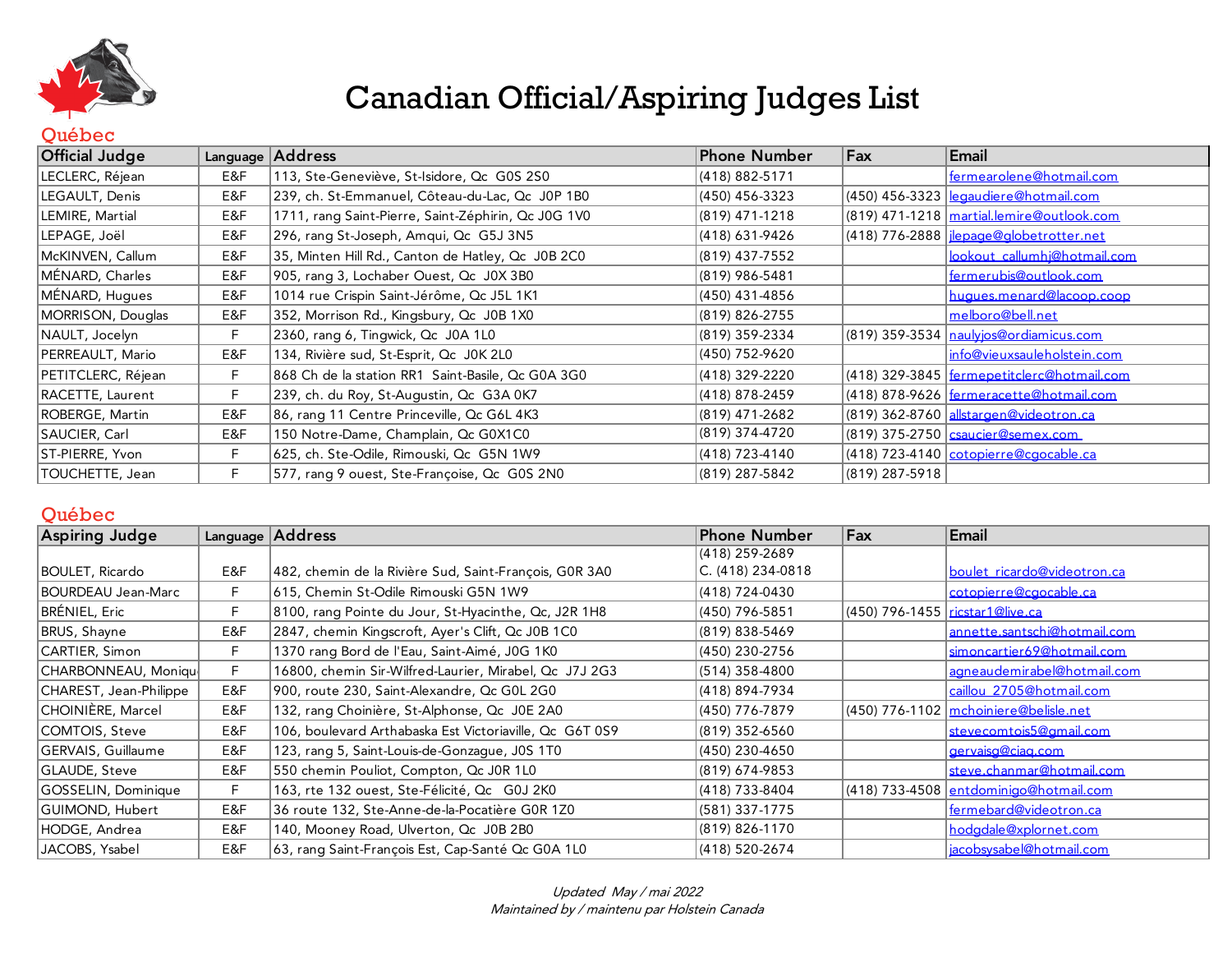

| LABBÉ, Yves      |     | 1982, rue du Pont, Saint-Lambert de Lauzon, QC, G0S 2W0 | $ (418) 569-0082$ | <u>  fermeduhibou@hotmail.com</u>           |
|------------------|-----|---------------------------------------------------------|-------------------|---------------------------------------------|
| MAHEU, François  | E&F | $ 815, 6e$ rang, Roxton Pond, Qc J0E 1Z0                | (450) 775-7970    | $(450)$ 372-7970 I francoismaheu@hotmail.fr |
| NAULT, Dominique | E&F | 72, rue des Pionniers, Pont-Rouge, Qc G3H 0H4           | $ (581)$ 309-7015 | I dominique.nault@fac-fcc.ca                |
| PERREAULT, Jimmy | E&F | 134, Rang Rivière Sud Saint-Esprit, Qc J0K 2L0          | $(450)$ 898-7199  | linfo@vieuxsauleholstein.com                |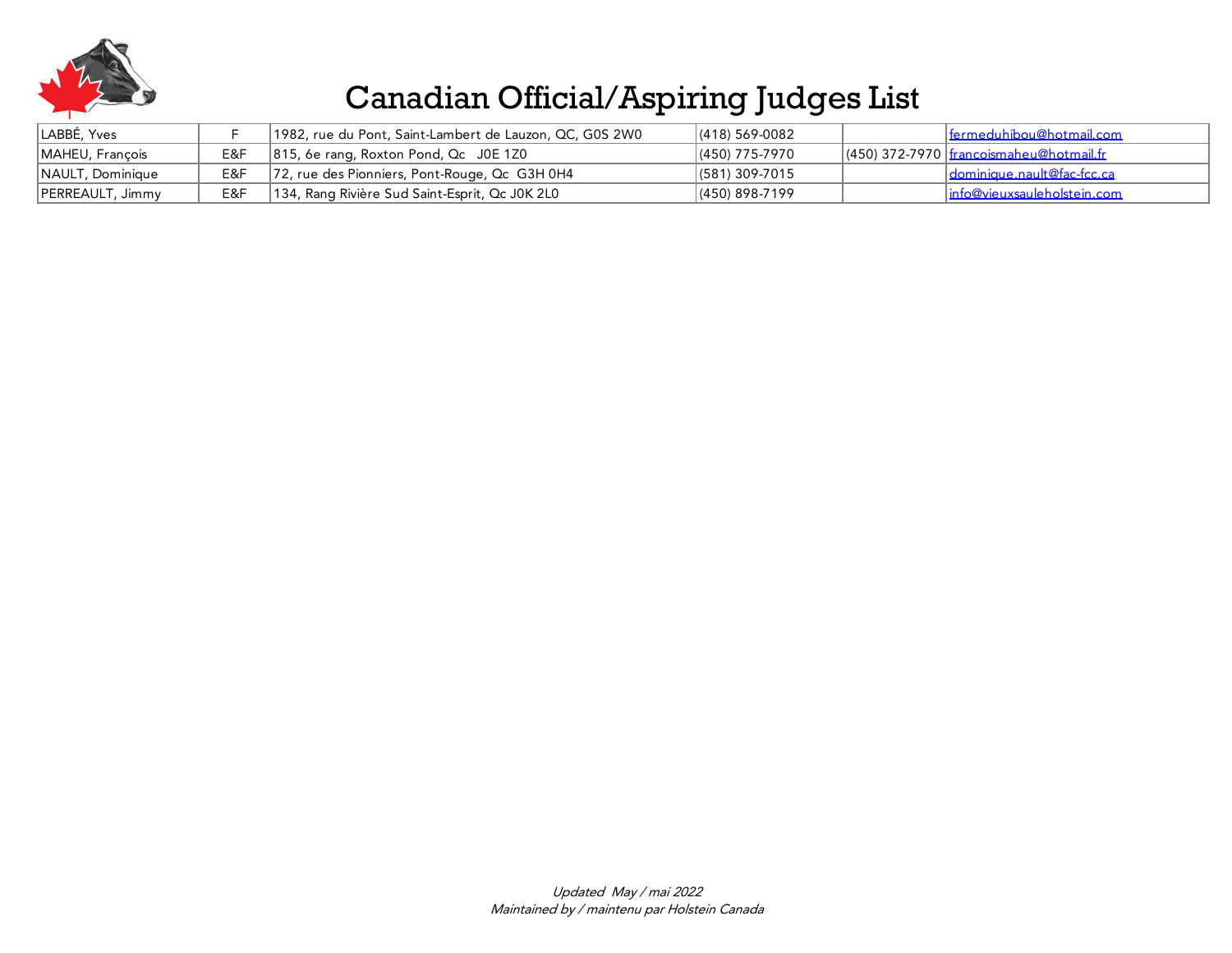

#### Nova Scotia/NFLD

| <b>Official Judge</b> |    | Language Address                                        | Phone Number   | Fax             | Email                                             |
|-----------------------|----|---------------------------------------------------------|----------------|-----------------|---------------------------------------------------|
| CLUNEY, Donald        | Е. | 387 West Long Island Rd, Grand Pré, NS B0P 1M0          | (902) 680-1981 |                 | palmetercluney@xcountry.tv                        |
| GREENOUGH, John       | E. | R.R. 3, Newport, NS B0N 2A0                             | (902) 757-3442 |                 | off@eastlink.ca                                   |
| MCLELLAN, Luke        | E. | 6275 Hwy 215, Noel Shore, NS B0N 1T0                    | (902) 957-0306 |                 | luke lellavan@hotmail.com                         |
| PORTER, Alan          | Е. | R.R. 1, Belmont, NS B0M 1C0                             | (902) 662-3455 | (902) 662-3455  |                                                   |
| THOMSON, Jack         | E  | R.R. 4, 1543 Harbour Centre, Antigonish, NS, NS B2G 2L2 | (902) 867-1252 |                 | (902) 867-1253 <u> jack.t@ns.sympatico.ca </u>    |
| WALKER, Jeff          | E. | 74 Blake Road, R.R. 4, Shubenacadie, NS BOM 2H0         | (902) 758-4005 |                 | (902) 893-1652 <u>jeff.walker@ns.sympatico.ca</u> |
| WARD, Jamie           | E. | Box 52, Bridgetown, NS B0S 1C0                          | (902) 824-0045 |                 | sister4@eastlink.ca                               |
| YUILL, Brian          | E. | 154 Onslow Road, Upper Onslow, NS B6L 5K6               | (902) 986-8904 | (902) 986-8904  |                                                   |
|                       |    |                                                         |                |                 |                                                   |
| Aspiring              |    | Language   Address                                      | Phone Number   | $\mathsf{F}$ ax | Email                                             |
| ARCHIBALD, Alex       | E. | RR#5, Middle Musquodoboit, NS BON 1X0                   | (902) 324-0340 |                 | a archibald01@hotmail.com                         |
| ARCHIBALD, Greg       | E  | RR#5, Middle Musquodoboit, NS BON 1X0                   | (902) 384-2439 |                 |                                                   |
| DILLMAN, Reg          | E. | R.R. 5, Middle Musquodobit, NS B0N 1X0                  | (902) 384-2369 |                 | dillycows1@hotmail.com                            |
| MACDONALD, Carolyn    | E. | 3980 hwy#252, Mabou, NS B0E 1X0                         | (902) 258-5571 |                 |                                                   |
| MASTERS, Brian        | E. | PO Box 191, Truro, NS B2N 5C1                           | (902) 843-2289 |                 | brianwmasters@gmail.com                           |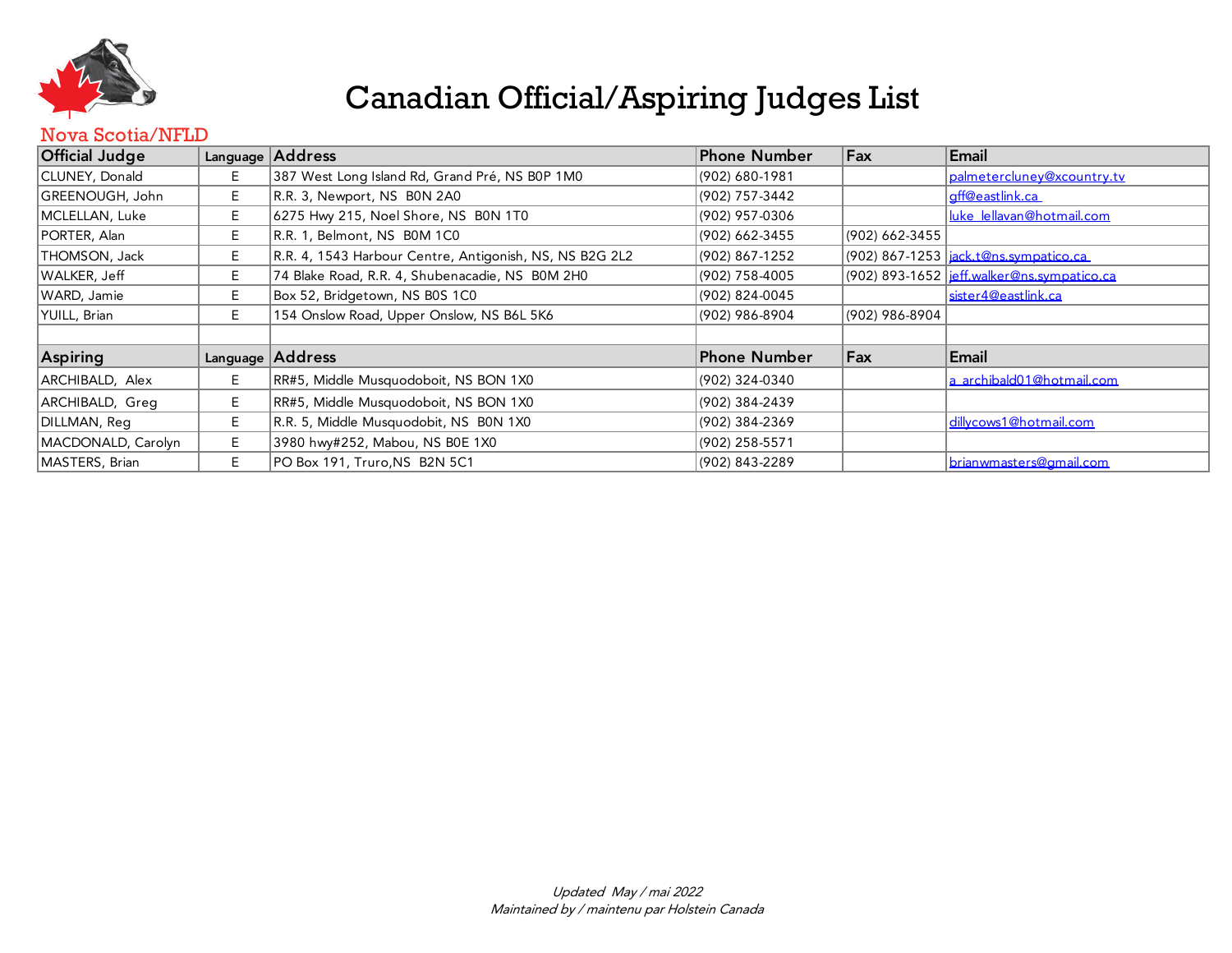

#### New Brunswick

| <b>Official Judge</b> |  | Language   Address                              | <b>Phone Number</b> | <b>IFax</b> | <b>Email</b>                                      |  |  |
|-----------------------|--|-------------------------------------------------|---------------------|-------------|---------------------------------------------------|--|--|
| CORRIGAN, Ryan        |  | 2563 Route 112 Colpitts Settlement, NB E4J 2Y6  | $(506) 899-0120$    |             | Rcorrigan 19@gmail.com                            |  |  |
| <b>ETHERIDGE, Roy</b> |  | 349 Crockspoint Road, Keswick Ridge, NB E6L 1T8 | (506) 440-3882      |             | rovridge@nb.sympatico.ca                          |  |  |
| MORTON, Garth         |  | 2949 Route 470, Ford Bank, NB E4W 3R5           | (506) 785-2973      |             | $(506)$ 785-6650 bonnielm@xplornet.com            |  |  |
| WALKER, Paul          |  | 25 Bald Hill Road, Wards Creek, NB E4E 4M3      | $(506)$ 433-6938    |             | $(506)$ 432-6997 $_{\text{pawalker@xplornet.ca}}$ |  |  |

| <b>Aspiring</b>   |     | Language Address                          | <b>Phone Number</b> | <b>IFax</b> | <b>Email</b>                    |
|-------------------|-----|-------------------------------------------|---------------------|-------------|---------------------------------|
| ALLEN, Emma       |     | 436 Route 616, Keswick Ridge, NB, E6L 1S5 | $ (506)$ 238-7733   |             | raindance holsteins@hotmail.com |
| BLANCHETTE, Alain | E&F | 26 Miller Ave, Salisbury, NB E4J 2N1      | (506) 852-0181      |             | alain.blanchette@eastgen.ca     |
| DYKSTRA, Rianne   |     | 3662 route 132 Scoudouc, NB E4P3M8        | (506) 756-4506      |             | Dykstra rianne@hotmail.com      |
|                   |     |                                           |                     |             |                                 |
|                   |     |                                           |                     |             |                                 |